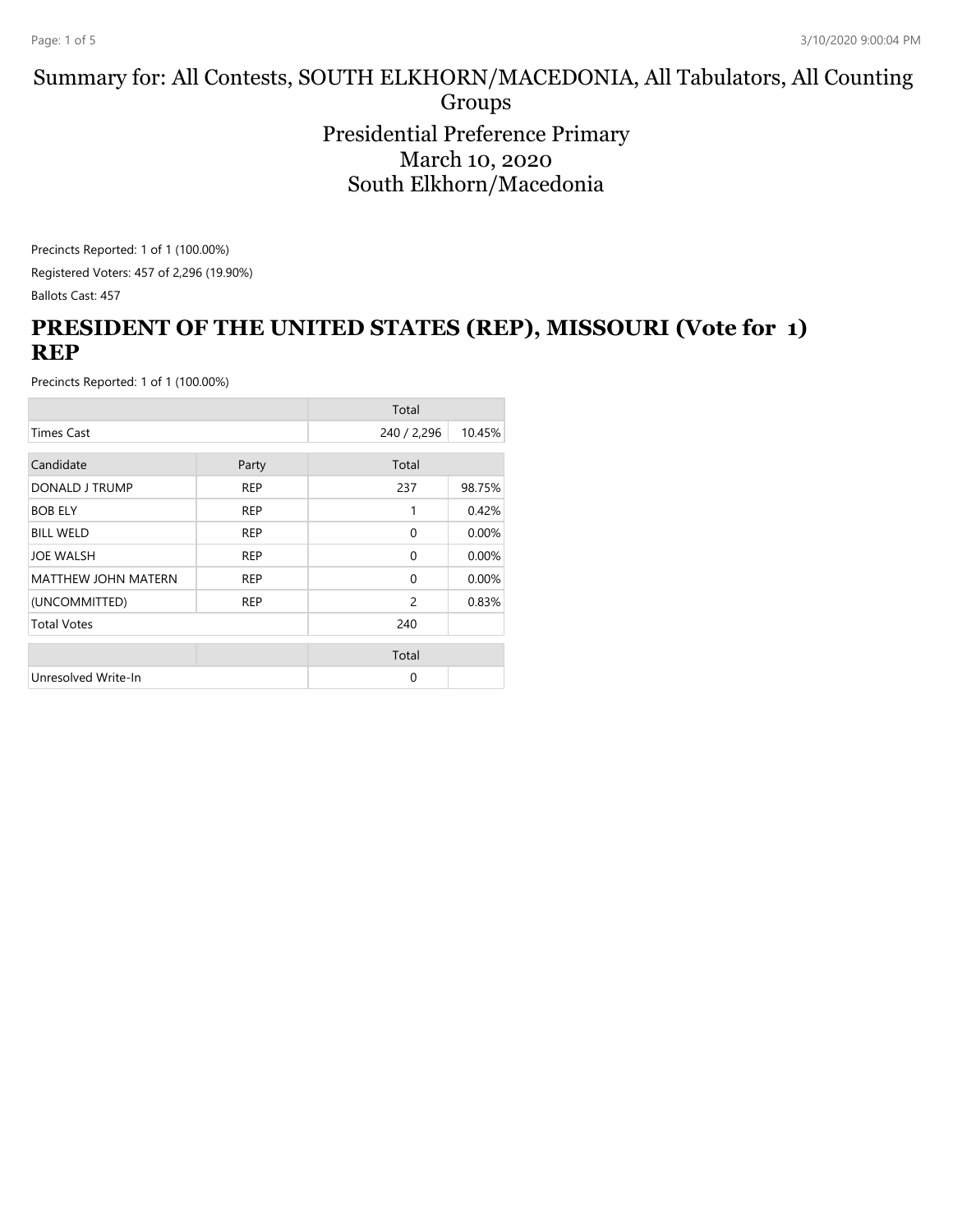## **PRESIDENT OF THE UNITED STATES (DEM), MISSOURI (Vote for 1) DEM**

|                        |            | Total          |          |
|------------------------|------------|----------------|----------|
| <b>Times Cast</b>      |            | 214 / 2,296    | 9.32%    |
| Candidate              | Party      | Total          |          |
| <b>AMY KLOBUCHAR</b>   | <b>DEM</b> | $\Omega$       | 0.00%    |
| TOM STEYER             | <b>DEM</b> | 0              | 0.00%    |
| <b>TULSI GABBARD</b>   | <b>DEM</b> | $\overline{c}$ | 0.93%    |
| LEONARD J. STEINMAN II | <b>DEM</b> | 0              | 0.00%    |
| <b>CORY BOOKER</b>     | <b>DEM</b> | $\Omega$       | 0.00%    |
| JOSEPH R. BIDEN        | <b>DEM</b> | 134            | 62.62%   |
| ELIZABETH WARREN       | DEM        | $\Omega$       | $0.00\%$ |
| PETE BUTTIGIEG         | DEM        | 1              | 0.47%    |
| <b>BERNIE SANDERS</b>  | DEM        | 75             | 35.05%   |
| <b>VELMA STEINMAN</b>  | <b>DEM</b> | 0              | 0.00%    |
| <b>HENRY HEWES</b>     | DEM        | $\Omega$       | $0.00\%$ |
| <b>ANDREW YANG</b>     | <b>DEM</b> | 0              | 0.00%    |
| ROQUE DE LA FUENTE     | DEM        | 0              | $0.00\%$ |
| JOHN K. DELANEY        | <b>DEM</b> | 0              | 0.00%    |
| JULIAN CASTRO          | DEM        | 0              | $0.00\%$ |
| <b>DEVAL PATRICK</b>   | <b>DEM</b> | 0              | 0.00%    |
| MARIANNE WILLIAMSON    | DEM        | 0              | $0.00\%$ |
| <b>MICHAEL BENNET</b>  | <b>DEM</b> | $\Omega$       | 0.00%    |
| MICHAEL R. BLOOMBERG   | DEM        | 0              | $0.00\%$ |
| <b>STEVE BURKE</b>     | DEM        | $\Omega$       | $0.00\%$ |
| ROBBY WELLS            | DEM        | 0              | 0.00%    |
| WILLIAM C. (BILL) HAAS | DEM        | $\Omega$       | $0.00\%$ |
| (UNCOMMITTED)          | DEM        | $\overline{c}$ | 0.93%    |
| <b>Total Votes</b>     |            | 214            |          |
|                        |            | Total          |          |
| Unresolved Write-In    |            | 0              |          |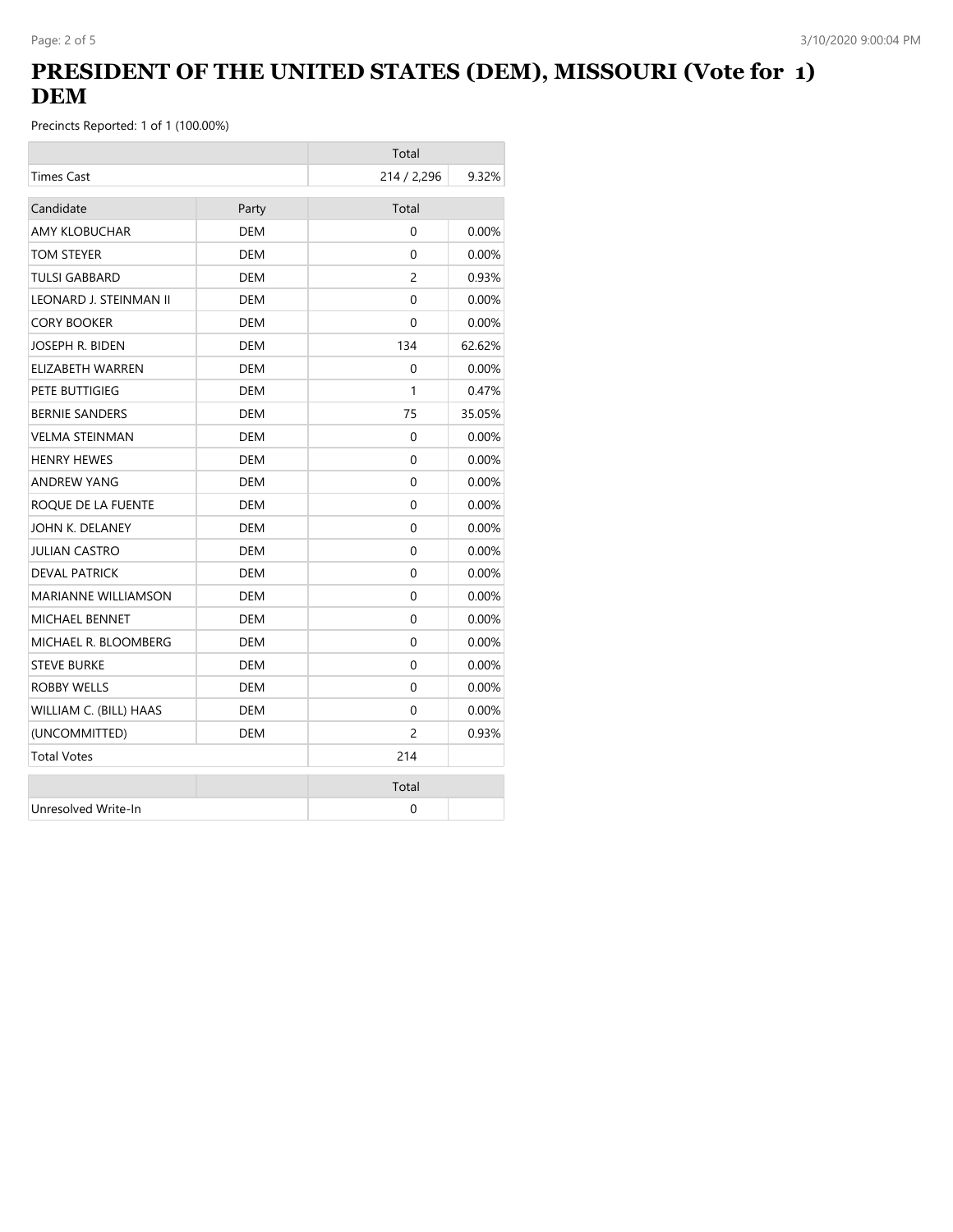# **PRESIDENT OF THE UNITED STATES (LIB), MISSOURI (Vote for 1) LIB**

|                         |       | Total    |         |
|-------------------------|-------|----------|---------|
| <b>Times Cast</b>       |       | 2/2,296  | 0.09%   |
| Candidate               | Party | Total    |         |
| <b>JACOB HORNBERGER</b> | LIB   | 2        | 100.00% |
| (UNCOMMITTED)           | LIB.  | $\Omega$ | 0.00%   |
| <b>Total Votes</b>      |       | 2        |         |
|                         |       | Total    |         |
| Unresolved Write-In     |       | 0        |         |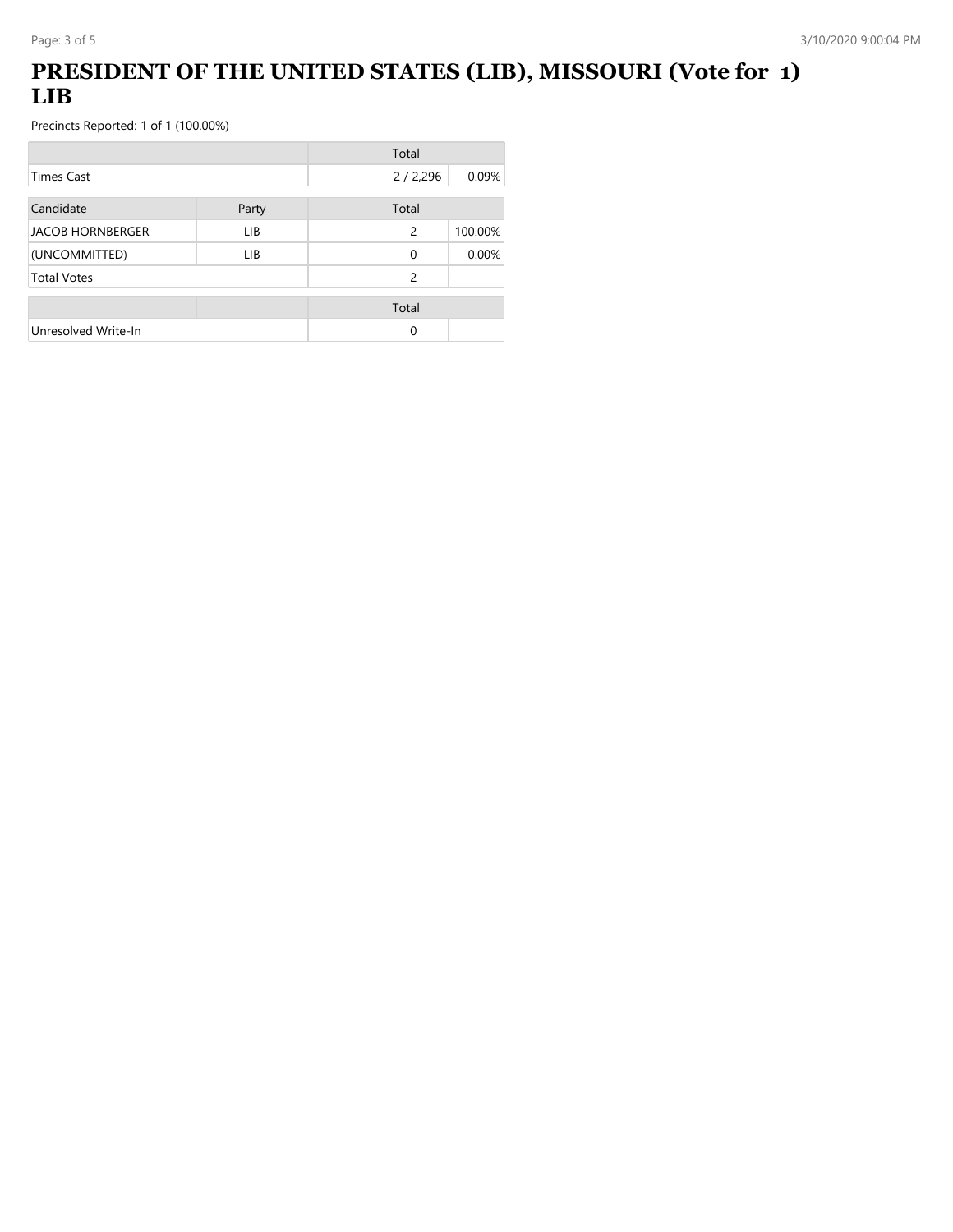## **PRESIDENT OF THE UNITED STATES (GRN), MISSOURI (Vote for 1) GREEN**

|                      |       | Total        |       |
|----------------------|-------|--------------|-------|
| <b>Times Cast</b>    |       | 0/2,296      | 0.00% |
| Candidate            | Party | Total        |       |
| <b>HOWIE HAWKINS</b> | GREEN | $\mathbf{0}$ | N/A   |
| <b>DARIO HUNTER</b>  | GREEN | $\Omega$     | N/A   |
| <b>DAVID ROLDE</b>   | GREEN | $\Omega$     | N/A   |
| (UNCOMMITTED)        | GREEN | $\Omega$     | N/A   |
| <b>Total Votes</b>   |       | $\Omega$     |       |
|                      |       | Total        |       |
| Unresolved Write-In  |       | 0            |       |